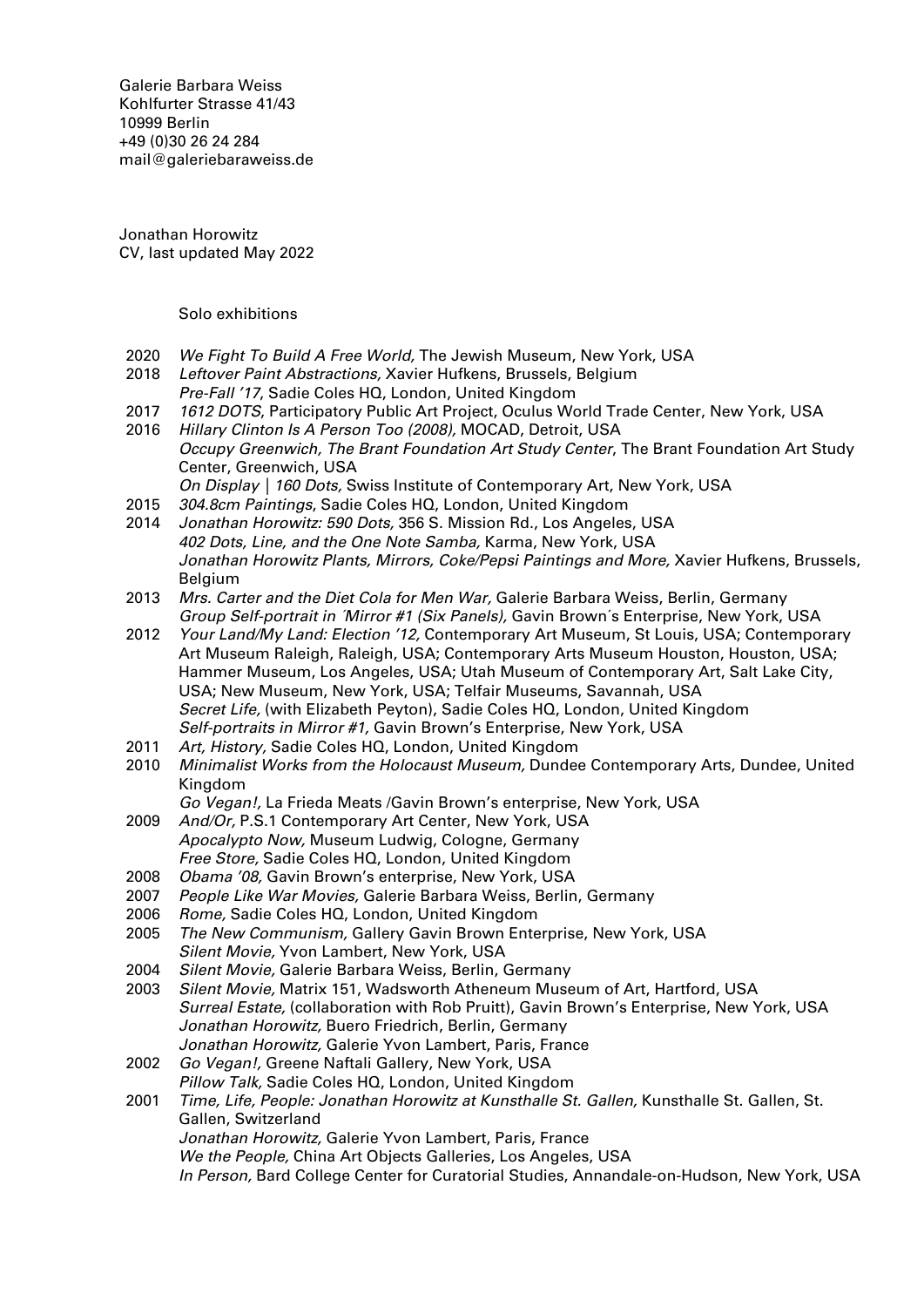- 2000 The Jonathan Horowitz Show, Greene Naftali Gallery, New York, USA The Universal calendar/talking without thinking, Van Laere Contemporary Art, Antwerp, Belgium
- 1998 Bach Two Part Invention #9, Kenny Schachter/Rove, New York, USA Maxell, Greene Naftali Gallery, New York, USA Personal Cinema Program, Millennium, New York, USA

## Group exhibitions

- 2021 Pandemic Catastrophes and Cure, National Museum of Modern and Contemporary Art, Seoul, Korea
- 2020 World Peace, Museum of Contemporary Art Westport, Norwalk, USA Brainwashed, Haus der Kunst, München, Germany Drawing 2020, Gladstone Gallery, New York, USA
- 2019 A Fatal Attraction, Galerie Barbara Weiss, Berlin, Germany Micheal Jackson: On the Wall, Espoo Museum of Modern Art, Finland Never Again. Art Against War and Facism in the 20th and 21st Centuries, Museum of Modern Art, Warsaw, Poland
- 2018 New York Through the Lens of New York Magazine, Photoville, Brooklyn Bridge Park, New York, USA FRONT International: Cleveland Triennial for Contemporary Art: Digital Infinity, Cleveland,

USA

Michael Jackson: On the Wall, National Portrait Gallery, London, United Kingdom Festival für Fotografie f/stop Leipzig, Baumwollspinnerei, Leipzig, Germany Don Quixote, Galerie Barbara Weiss, Berlin, Germany

- 2016 Art AIDS America, Alphawood Foundation, Chicago, USA Broken Flag, Iceberg Projects, Chicago, USA The Power and the Glory, Charles Riva Collection, Brussels, Belgium Take Me (I'm Yours), The Jewish Museum, New York, USA Art as Social Force Exhibition; It's Your Party, Cry If You Want To, MOCAD, Detroit, USA Take Me (I'm Yours) , Kunsthal Charlottenborg, Copenhagen, Denmark Identity Revisited, The Warehouse, Dallas, USA
- 2015 Rainbow in the Dark, Malmö Art Museum, Malmö, Sweden Art AIDS America, Tacoma Art Museum, Tacoma, USA Take Me (I'm Yours), Monnaie de Paris, Paris, France Facts & Fiction, Lenbachhaus, Munich, Germany Works on Paper, Greene Naftali Gallery, New York, USA 1989, Galerie Barbara Weiss, Berlin, Germany Beyond The Monument Politics of Memory and Art Practices: The Role of Art in Peace and Reconstruction Processes, Le Commun - Bâtiment dart Contemporain - BAC, Geneva, Switzerland
- 2014 The Disappearance of the fireflies, Collection Lambert, Sainte Anne prison, Avignon, France No Such Thing As History: Collections and One Artist, Espace Louis Vuitton, Munich, Germany Paparazzi! Photographers, Stars and Artists, Centre Pompidou Metz, Metz, France; Schirn Kunsthalle, Frankfurt am Main, Germany

BLACK MILK. Holocaust in Contemporary Art, Contemporary Art Museum, Roskilde, Denmark

2013 In the Heart of the Country, The Collection of the Museum of Modern Art in Warsaw, Warsaw, Poland

Beg, Borrow and Steal, Palm Springs Art Museum, Palm Desert, USA Your Content Will Return Shortly, Franklin Street Works, Stamford, Connecticut, USA The Cat Show, White Columns, New York, USA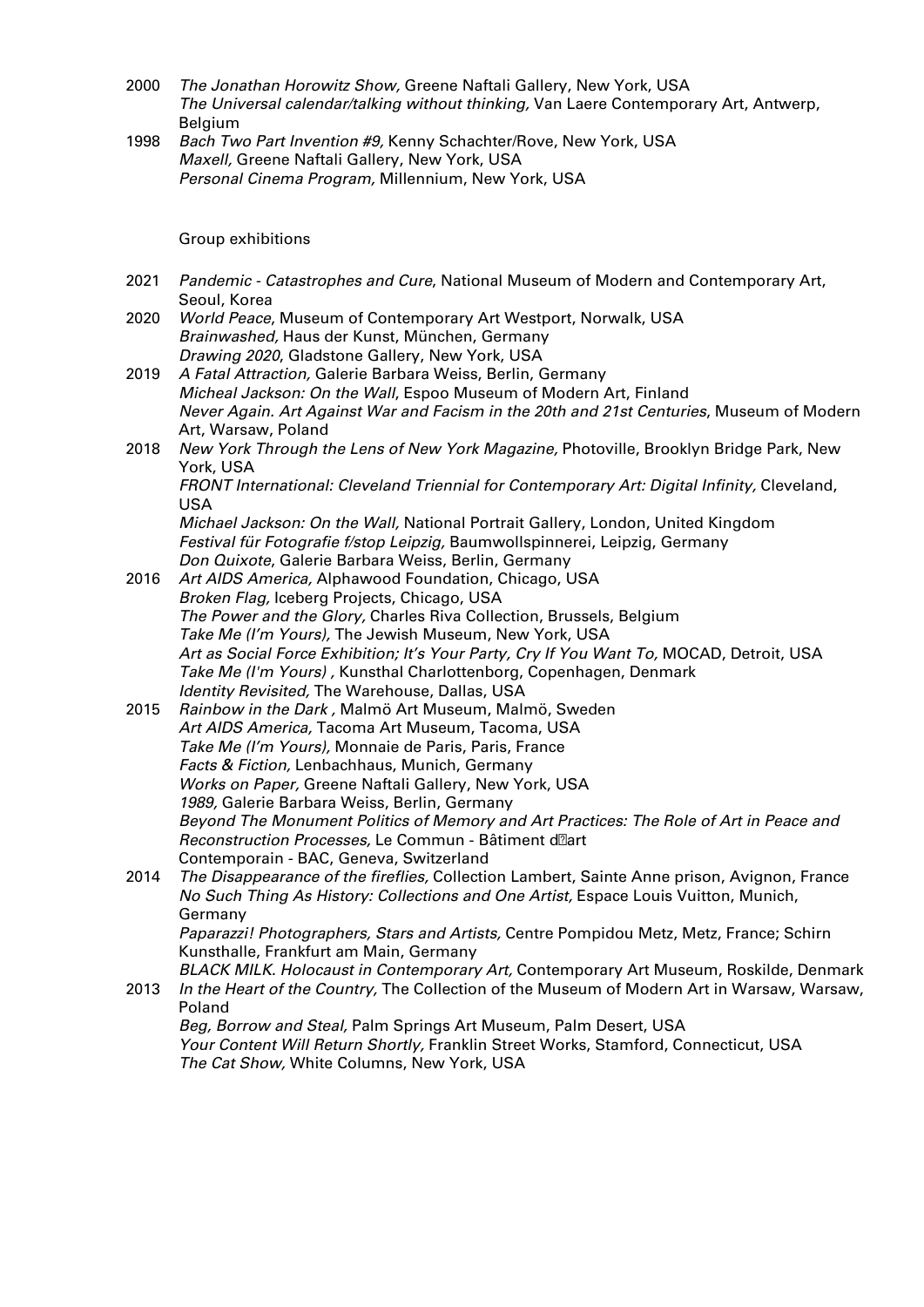| 2012 | For President, Fondazione Sandretto Re Rebaudengo, Turin, Italy                                                                                                |
|------|----------------------------------------------------------------------------------------------------------------------------------------------------------------|
|      | Skyscraper: Art and Architecture Against Gravity, Museum of Contemporary Art Chicago,                                                                          |
|      | Chicago, USA<br>Video Killed the Radio Star, Warsaw Museum of Contemporary Art, Warsaw, Poland                                                                 |
|      | Escape: Video Art, Guild Hall, East Hampton, USA                                                                                                               |
|      | Miracles, Art, Science and Religion, Kunsthalle Krems, Krems, Austria                                                                                          |
|      | Ministry of Truth, Boers Li Gallery, Beijing, China                                                                                                            |
|      | Synchrony, Hunter Museum of American Art, Chattanooga, Tennessee, USA                                                                                          |
|      | <b>TEXT TEXTILE TEXTURE, Galerie Barbara Weiss, Berlin, Germany</b>                                                                                            |
| 2011 | Miracles, Deichtorhallen Hamburg, Hamburg, Germany                                                                                                             |
|      | Flags For Venice, A project by Instituto di Roma and Swiss Institute, New York, Venice, Italy                                                                  |
|      | Commercial Break, presented by the Garage Center for Contemporary Culture, 54th Venice<br>Biennale, Venice, Italy                                              |
|      | Replay: Out of Storage III, Musée d'Art Moderne Grand-Duc Jean Mudam, Luxembourg,                                                                              |
|      | Luxenbourg                                                                                                                                                     |
|      | Day of the Locust, White Flag Projects, St. Louis, Missouri, USA                                                                                               |
|      | Wit, Paddle8, www.paddle8.com, New York, USA                                                                                                                   |
|      | Wunder, Deichtorhallen, Hamburg, Germany                                                                                                                       |
|      | Geheimgesellschaften/Secret Societies, Schirn Kunsthalle, Frankfurt, Germany; CAPC de                                                                          |
|      | Bordeaux, Bordeaux, France<br>Sammlung auf Reisen- Time to Act, Kunsthalle Krems, Krems an der Donau, Austria                                                  |
|      | Evolution Revolution, Arena 1 Gallery, Santa Monica, USA                                                                                                       |
|      | I.o.I.: A Decade of Antic Art, Contemporary Museum, Baltimore, USA                                                                                             |
| 2010 | Trailer Park, Teatro Margherita, Bari, Italy                                                                                                                   |
|      | Hello World, Embassy Gallery, Edinburgh, United Kingdom                                                                                                        |
|      | Italian Journey: Thirty-five International Artists in the Italy of Today, Palazzo Fabroni, Pistoia,                                                            |
|      | Italy                                                                                                                                                          |
|      | The Woods that See and Hear, dertien hectare 2010, Hertogenbosch, Netherlands                                                                                  |
|      | Bilder in Bewegung. Künstler & Video/Film, Museum Ludwig, Cologne, Germany                                                                                     |
|      | Che Cosa Sono Le Nuvole, Museion, Museum for modern and contemporary art Bozen, Italy<br>SIR Cinema, Sculpture International Rotterdam, Rotterdam, Netherlands |
|      | SENT BY MAIL, Galerie Barbara Weiss, Berlin, Germany                                                                                                           |
| 2009 | Beg, Borrow and Steal, Rubell Family Collection, Miami, USA                                                                                                    |
|      | Saints and Sinners, Rose Art Museum, Brandeis University, Waltham, USA                                                                                         |
| 2008 | An Unruly History of the Readymade, La Colección Jumex, Mexico City, Mexico                                                                                    |
|      | Sudden White (After London), Royal Academy of Arts, London, United Kingdom                                                                                     |
|      | Moral Imagination-Contemporary Art and Climate Change, Kunstmuseum Thurgau, Kartause                                                                           |
|      | Ittingen, Switzerland                                                                                                                                          |
|      | Italia, Italie, Italien, Italy, Wlochy, ARCOS, Museo D'Arte Contemporanea Sannio, Benevento,<br>Italy                                                          |
|      | Rom, Blicke, Badischer Kunstverein, Karlsruhe, Germany                                                                                                         |
|      |                                                                                                                                                                |

Good News for People Who Love Bad News, Swiss Institute, New York, USA Other Than Yourself – An Investigation Between Inner and Outer Space, TB A21, Vienna, Austria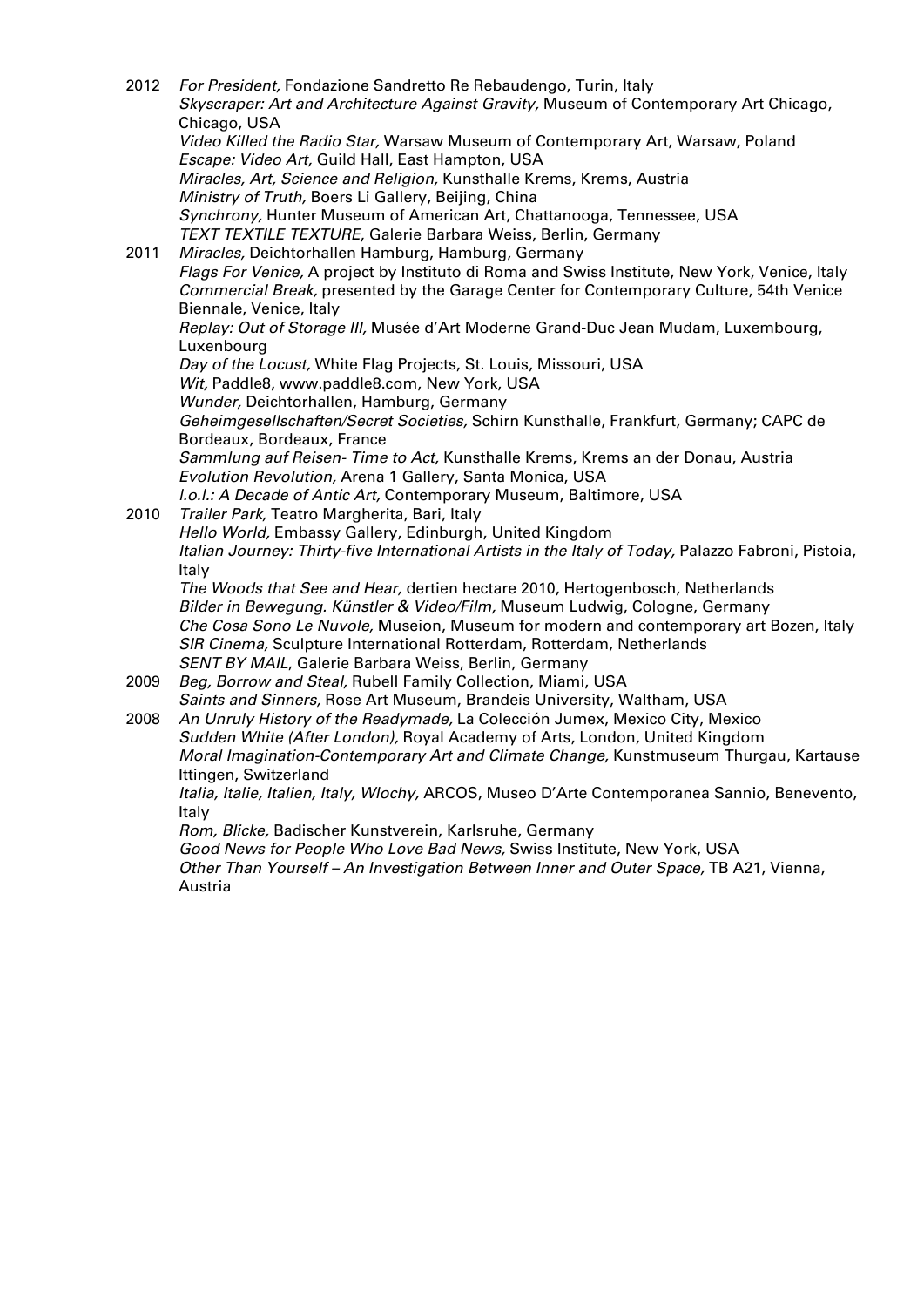2007 Playback, Musée d'Art Moderne de la Ville de Paris, Paris, France In The Poem About Love You Don't Write The Word Love, Overgarden Institute of Contemporary Art, Copenhagen, Denmark RAW-WAR, Museum of Modern Art, New York, USA The Future of Futurism, GAMeC/Museum of Modern and Contemporary Art, Bergamo, Italy MARTa is silent. Garde le silence, le silence te gardera, MARTa Herford Museum, Herford, Germany New York: States of Mind, House of World Cultures, Berlin, Germany; Queens Museum, of Art, New York, USA Lines, Grids, Stains, Words, Museum of Modern Art, New York, USA Love Addiction: Practices in Video Art from '61 to the Present, Galleria Comunale d'Arte Contemporanea, Monfalcone, Italy The Wonderful Fund: Art for the New Millenium 2000–2005, Pallant House Gallery, Chichester, United Kingdom Art in America: 300 Years of Innovation, National Art Museum of China, Beijing; Shanghai Museum and the Museum of Contemporary Art Shanghai, Shanghai, China Das Kapital, Blue Chips & Masterpieces, Museum für Moderne Kunst, Frankfurt am Main, Germany Affinities, Neuankäufe Sammlung Deutsche Bank, Deutsche Bank & Solomon R. Guggenheim Foundation, Berlin, Germany Raw. Among the Ruins, Marres Center for Contemporary Art, Maastricht, Netherlands 2006 Repeat Redux, Screening and Performance Series, Whitney Museum of American Art at Altria, New York, USA Defamation of Character, P.S. 1 Contemporary Art Center, New York, USA Into Me/Out of Me, P.S.1 Contemporary Art Center, Long Island City, USA; Kunstwerke, Berlin, Germany Down by Law, Whitney Museum of American Art, New York, USA Das Achte Feld/The Eighth Square, Museum Ludwig, Cologne, Germany Object of Desire/The Kate Moss Show, Museum of Photography, Amsterdam, Netherlands Figure de l´acteur: Le Paradox du comedien, Collection Lambert, Avignon, France Modern Times, Museo d'Arte Provincia di Nuoro, Nuoro, Italy Survivor, Bortolami Dayan Gallery, New York, USA Take One, Glassell School of Art, Museum of Fine Arts, Houston, USA The Fact, Abstract, Dorsky Gallery Curatorial Programs, Long Island City, USA 2005 Superstars, The Celebrity Factor. From Warhol to Madonna, Kunsthalle Wien, Vienna, Austria Log Cabin, Artists Space, New York, USA Realit;-)t. 30 Video works from the Goetz Collection in Munich, Seedamm Kulturzentrum, Pfäffikon, Switzerland Jump Cut Nights, SK Kultur, Cologne, Germany Museumsnacht, SK Kultur, Cologne, Germany What's New Pussycat?, Museum für Moderne Kunst, Frankfurt am Main, Germany 5 ans, Collection Lambert en Avignon, Avignon, France Theorema. Une Collection Privee en Italie la Collection d'Enea Righi, Collection Lambert, Avignon, France The Wonderful Fund Collection, La Musée de Marrakech, Marrakech, Morocco 2004 The Future Has A Silver lining. Geneologies of Glamour, Migros Museum für Gegenwartskunst, Zurich, Switzerland The Ten Commandments, Deutsches Hygiene-Museum, Dresden, Germany 100 Artists See God, The Jewish Museum San Francisco, USA; Laguana Art Museum, Laguana Beach, USA; Contemporary Art Center of Virginia, Virginia Beach (2005), USA; ICA London, London (2005), United Kingdom A Fripon, Frion et Demi. Pour une Ecole Buissonniere, Collection Lambert, Avignon, France Drunk vs. Stoned, Gavin Brown's enterprise at Passerby, New York, USA Marilyn: from Anastasi to Weegee, Sean Kelly Gallery, New York, USA Aus aktuellem Anlass, Johann König, Berlin, Germany Let the Bullshit Run a Marathon, Nicole Klagsbrun, New York, USA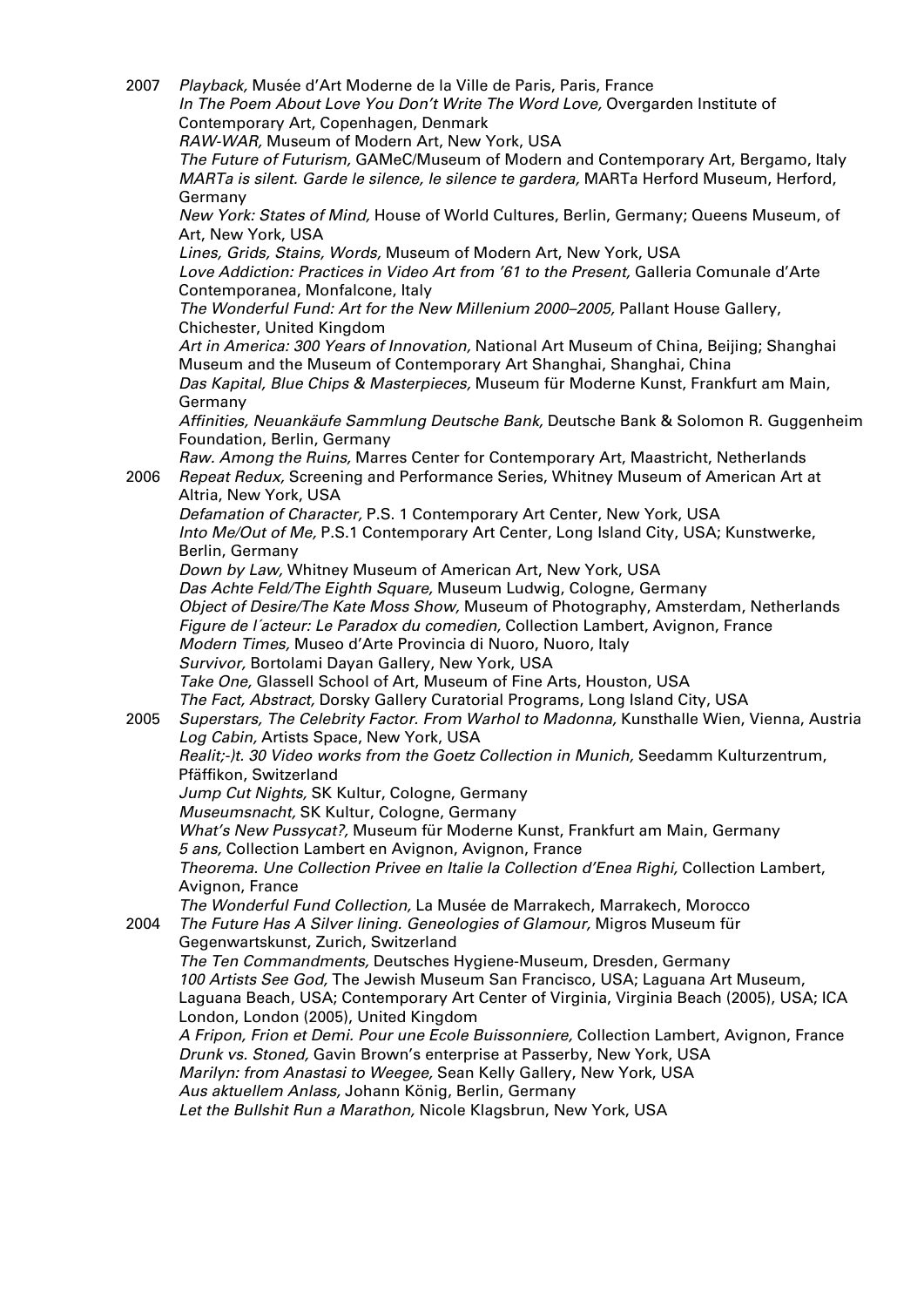2003 Dust Memories, Swiss Institute, New York, USA Love, Bregenzer Art Association and Magazin 4, Berlin, Germany Drop Out, China Art Objects Galleries, Los Angeles, USA First Person, Mercer Union, Toronto, Canada Homeland, The Whitney Independent Study Program, New York, USA Yael Bartana I Laura Horelli: Microcinema, Rooseum, Malmö, Sweden 20th Anniversary Exhibition, Gavin Brown's Enterprise, New York, USA Nation, Kunstverein Frankfurt, Frankfurt am Main, Germany Parle a Mes Peres, Collection Lambert at PhotoEspana, Madrid, Spain 2002 Just Love Me: Post/Feminist Positions of the Nineties, Staatliche Kunsthalle Baden-Baden, Germany; Goetz Collection, Munich, Germany; Bergen Art Museum, Bergen, Norway; Fries Museum Leeuwarden,Leeuwarden, Netherlands Tableaux Vivants, Kunsthalle Wien, Vienna, Austria The Object Sculpture, The Henry Moore Institute, Leeds, United Kingdom Non-Places, Kunstverein Frankfurt, Frankfurt am Main, Germany Dark Spring, Ursula Blickle Stiftung, Kraichtal-Unterowisheim, Germany Zusammenhaenge Herstellen, Kunstverein Hamburg, Hamburg, Germany Mensaje De Texto, Galeria Helga De Alvear, Madrid, Spain 2001 The Americans: New Art, Barbican Art Gallery, London, United Kingdom Casino 2001, S.M.A.K. Museum of Contemporary Art Ghent, Gent, Belgium Tele(visions), Kunsthalle Wien, Vienna, Austria 4FREE, Buro Friedrich, Berlin, Germany Video Mania, Migros Museum, Zurich, Switzerland Annonyme, Rencontres Internationales de La Photographie, Arles, France Fresh: The Altoids Curiously Strong Collection, 1998–2000, The New Museum, New York, USA Desins, Ecole Regionale Des Beaux-Artes, Dunkerque, France Pause, Marc Foxx, Los Angeles, USA Metropolis Now, Brusan Kültür Sanat, Istanbul, Turkey 2000 Greater New York: New Art in New York Now, P.S. 1, New York, USA Over the Edges, S.M.A.K. Museum of Contemporary Art Ghent, Gent, Belgium Making Time; Considering Time as a Material in Contemporary Film & Video, Palm Beach Institute for Contemporary Art, Palm Beach(Florida), USA; UCLA Hammer Museum, Los Angeles, USA New York Projects, Delfina Project Space, London, United Kingdom Achieving Failure: Gym Culture 2000, Thread Waxing Space, New York, USA Pop Unlimited, Special Program, International Short Film Festival, Oberhausen, Germany Kosmobiologie-12/12 Zodiac Signs, Bellwether, Brooklyn, New York, USA 1999 Zeitwenden – The Outlook, Kunstmuseum Bonn, Germany: Museum Moderner Kunst Stiftung Wien, Vienna, Austria Regarding Beauty in Performance and Media Arts, 1967–1998, Program III – Icons of Beauty, Hirshhorn Museum and Sculpture Garden, Washington D.C., USA; Haus der Kunst, Munich, Germany The Opening – the Collection in the New Museum of Contemporary Art, S.M.A.K., Ghent, Belgium Exit, Chisenhale Gallery, London, United Kingdom Persuasion: Tales of Commerce and the Avant-garde, University at Buffalo Art Gallery/Research Center in Art + Culture, Buffalo, USA Interplay, The Contemporary Museum of Art, Tucson, USA New York Neither/Nor, Grand Arts, Kansas City, USA Conceptual Art as Neurobiological Praxis, Thread Waxing Space, New York, USA A Place Called Lovely, Greene Naftali Gallery, New York, USA 1998 Invited Exhibition of Visual Art 1998, Limerick City Gallery of Art, Limerick, Ireland Cambio, Museo Universitario del Chopo, Mexico City, Mexico Oriental Nights, Gavin Brown's Enterprise, New York, USA Group Show, The Fifth International, New York, USA Biovoid, Museum of Natural History, Lisbon, Portugal Tune In, Lawing Gallery, Houston, USA Superfreaks: Post Pop & the New Generation; Part I, Trash, Greene Naftali Gallery, New York, USA